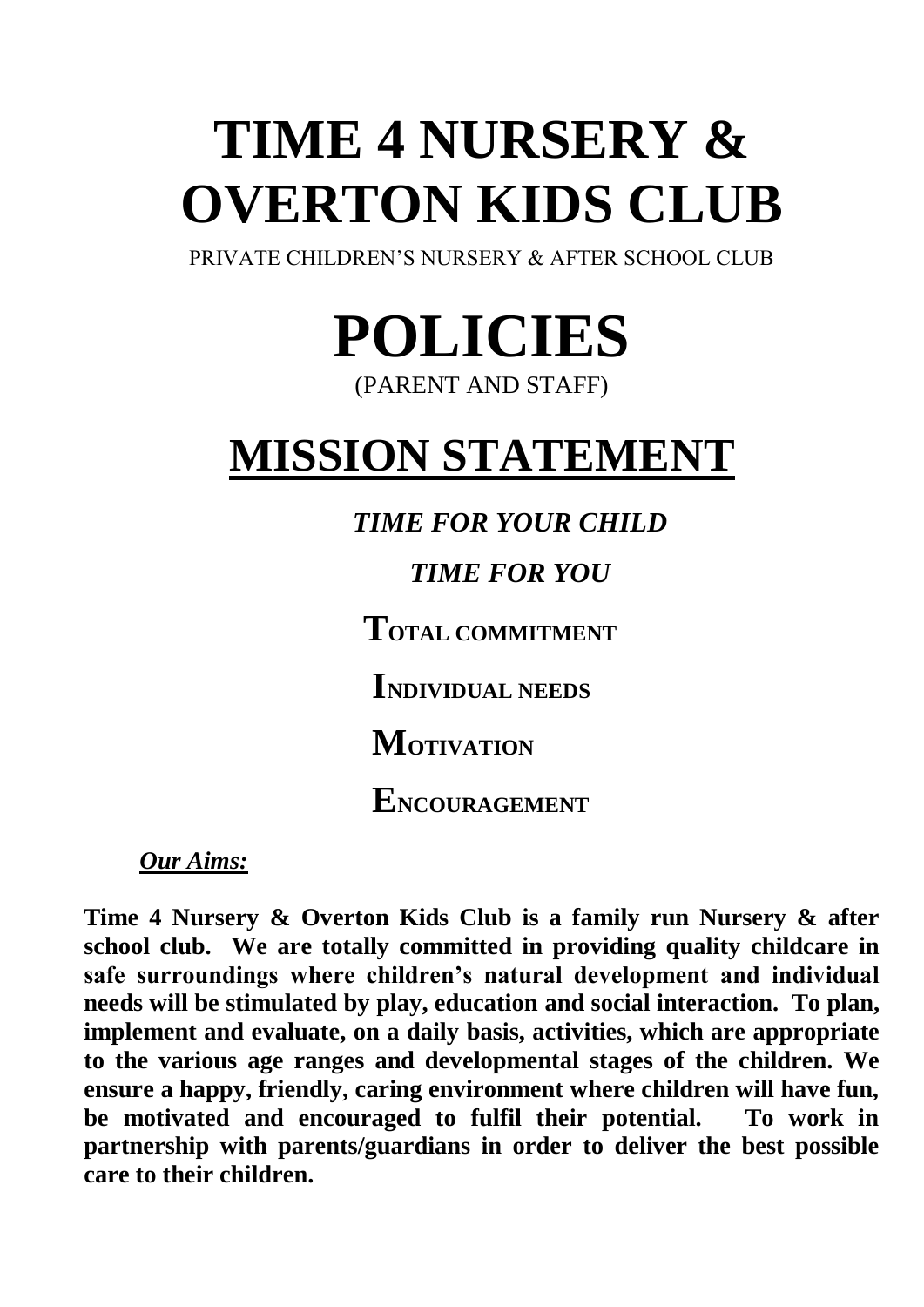## **Contents**

- **1. ADMISSIONS**
- **2. ARRIVALS AND DEPARTURE**
- **3. HEALTH AND SAFETY**
- **4. BEHAVIOUR AND SANCTIONS**
- **5. SENCO (Special Educational Needs)**
- **6. EQUAL OPPORTUNITY AND INCLUSION (ENCO)**
- **7. MEDICATION**
- **8. ACCIDENT & EMERGENCIES**
- **9. ILLNESS**
- **10. SAFEGUARDING CHILDREN**
- **11. MISSING CHILD**
- **12. EARLY ARRIVALS AND LATE COLLECTION OF CHILDREN**
- **13. COMPLAINTS**
- **14. FIRE PROCEDURE**
- **15. SMOKING AND DRINKING**
- **16. TERMS AND CONDITIONS**
- **17. PERSONAL BELONGINGS AND LOST PROPERTY**
- **18. COMMUNICATION**
- **19. CONFIDENTIALITY**
- **20. GROUPING CHILDREN**
- **21. LEARNING**
- **22. MEALS AND SNACKS**
- **23. OUTINGS**
- **24. PARENTAL INVOLVEMENT (PICO)**
- **25. PATTERN OF THE DAY**
- **26. OUTSIDE PLAY**
- **27. POLICIES AND PROCEDURES**
- **28. REGISTRATION SIGNING IN/OUT FORMS**
- **29. SETTLING IN**
- **30. STAFF DEPLOYMENT**
- **31. STAFF MEETINGS/TRAINING AND APPRAISALS**
- **32. STAFF RECRUITMENT AND RETENTION**
- **33. STAFFING STRUCTURE**
- **34. STUDENTS/OUTSIDE AGENCIES/WORK EXPERIENCE AND VOLUNTEERS**
- **35. USE OF SPACE**
- **36. OUR STAFF**
- **37. NOMINATED PERSONS**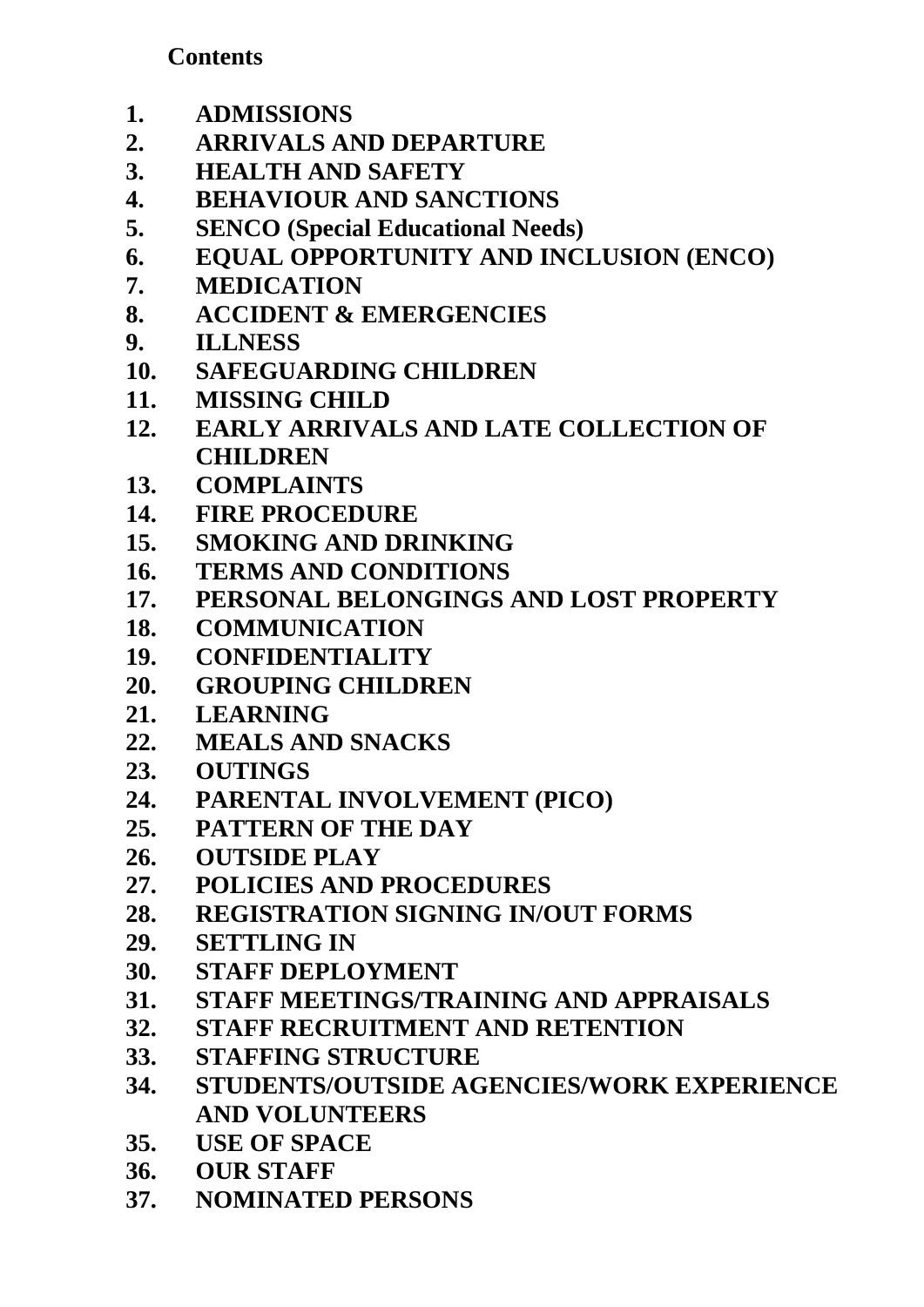#### 1. **Admissions:**

Nursery & After School Club: If parents require their child/ren to attend, then they will need to make a request to do so with the office (01524 851288). The office staff will look at the availability.

If a place is available then the parents will be sent a copy of our Brochure, Terms and Conditions and Our Policies. Parents need to read these carefully and, if satisfied, fill in the registration form in full and return it to the nursery office, along with a deposit of one week's fees. This will, provided the place/s are/is still available secure their child's booking.

All children are accepted on an equal and fair basis. (There may be exceptional circumstances in which a child may be refused provision, other than on availability grounds. For example a child may have a very serious allergy, which could be potentially life threatening. We would have to carry out a risk assessment in such a case).

#### **2. Arrival and Collection:**

Arrival at Nursery: On arrival a member of staff will welcome parents and their children in the building. We operate an open-door policy that means parents, grand parents and other carers will be made welcome throughout the day. On arrival to nursery, please ring the appropriate doorbell. A member of staff will welcome you and your child. We ask all parents to take their child to the appropriate rooms in nursery and make contact with a member of staff. Passing on any information that may be relevant to their child's care, for example someone different collecting their child, any sickness or change of circumstances. Parents are responsible for signing their child in on the signing in register located in their child's main room. When parents leave the building a member of staff must let them out.

*The gate accessing the garden and main entrance door will be closed between the hours of 9.30am and 5.00pm to provide a safe outside play area for the children. Between these times, if children are playing outside, please firstly report to a member of staff who will assist you. Our main front door into the building will be manned by a member of staff between the following times: 8.30 – 9am, 12.15 – 12.35pm, 1.30 – 1.45pm and 5.00 – 5.35pm. If you arrive outside these times, please ring the appropriate bell. If you are arriving after 5.35pm, please ring the Sunbeam Room bell.* 

Collection from Nursery: When parents arrive at nursery to collect their child, it is their responsibility to sign them out on the signing in/out sheet and from then on they are responsible for their child. We ask all parents to assist their children in collecting all their relevant belongings, checking their trays/boxes, do they need more nappies, wipes etc for their Next session. On your departure a member of staff must let you and your child out of the building so that staff are aware you have departed and to secure the exit behind them. It is the parent's responsibility to inform staff and the office if a different person will be collecting their child that day. Nursery staff will not allow a child to leave their care without parent consent. For extra security, we have CCTV and an intercom system at the entrance. We operate a password system if someone new is collecting a child and the office requires a description of that person. Our sessions finish at 12.30pm, 1.30pm and 5.30pm – Please make sure your child is collected on time, before the end of their session; otherwise a late collection charge will automatically be applied. **After School Collection and Pick up:**

| Arter School Conection and Fick up. |                                                                                     |  |  |
|-------------------------------------|-------------------------------------------------------------------------------------|--|--|
| Collection:                         | Walking Collection from School:                                                     |  |  |
|                                     | A member of staff will be available at a specified location at the school. Once all |  |  |
|                                     | children are accounted for, the staff member/s will make a note of the children on  |  |  |
|                                     | the register and escort the children to the After School Club.                      |  |  |
|                                     | Car Transport from Local Schools;                                                   |  |  |
|                                     | A member of staff will be available at a specified location at the school. Once all |  |  |
|                                     | children are accounted for, the staff member/s will make a note of the children on  |  |  |
|                                     | the register and escort the children to the vehicle. Once all children have been    |  |  |
|                                     | safely belted into the vehicle, the driver will make their way to either another    |  |  |
|                                     | school or directly to the After School Club. Once at the Club, they will escort the |  |  |
|                                     | children into the club and hand over the responsibility to the Manager and staff    |  |  |

their registration forms.

based at the club. At this point, the manager will sign the children into the club on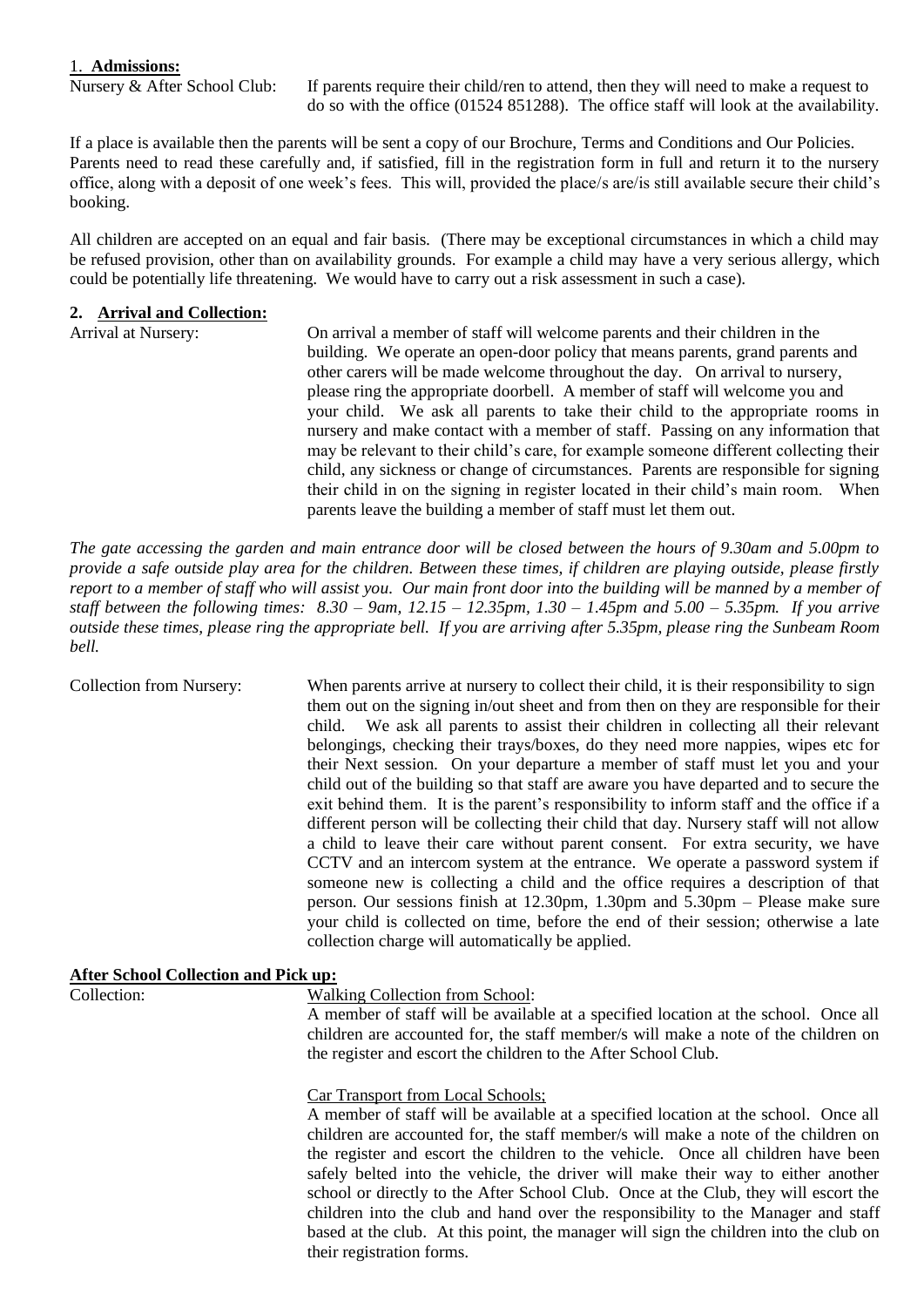#### **3. Health and Safety**

It's the responsibility of all members of staff to ensure that the Nursery and After School Club is a safe environment for children, parents, visitors and staff. We adhere to the relevant legislation such as the Health and Safety at Work Act 1974. Staff must make themselves familiar with health and safety procedures as directed by the Proprietors. Some of these are outlined below.

- $\triangleright$  Nursery safety gates are placed at the access points to areas in which the children could be at risk. These gates must be locked, shut at all times, even when there aren't any children nearby.
- $\triangleright$  All First floor windows at Nursery are fitted with safety locks and can only be opened to a maximum of 11cm. Staff are responsible for making sure when opening them, the fittings are secure.
- $\triangleright$  Children must be supervised at all times; staff must not leave the area they are responsible for when there are children present.
- $\triangleright$  Risk assessments are carried out regularly.
- ➢ All cleaning materials will be kept in a safe place away from children.
- $\triangleright$  Food preparation areas must be kept spotless and all eating and drinking equipment must be washed in the allocated sink bowls/dishwashers.
- ➢ Staff must wear appropriate aprons when preparing food.
- ➢ Staff's hands must be washed before any food is prepared
- $\triangleright$  Staff must wear medical gloves when changing nappies, soiled clothing and emptying potties/cleaning toilet areas.
- ➢ Children's hands must be washed before any meal/ snack times and after creative activities and toilet trips.
- $\triangleright$  Furniture and equipment must be kept in good repair and unsuitable items removed and reported to the proprietors.
- $\triangleright$  Equipment must be stored tidily and safely.
- $\triangleright$  If a member of staff notices a hazard then it is there responsibility to make that hazard safe. For example clearing of floor spillage, removing inappropriate resources and cleaning unhygienic areas.
- $\triangleright$  The outdoor play area must be kept clean, safe and secure at all times. A check must be made before the children go outside to make sure the gate is closed and the area is clean, (free from glass, animal faeces for example).
- $\triangleright$  The children must be counted out of the building, then counted back in to avoid leaving a child unattended outside.

Any other persons entering the nursery or after school club must take responsibility for their own safety and the safety of others by taking note of all the above.

Nursery Car Park: Please drive slowly and with caution when entering and existing the car park, giving right of way to pedestrians at all times. Nursery cannot be responsible for any damage or accidents whilst in the car park. The lower car park is for staff managers only, please make sure access if available at all times and access is also available to the front garden area, for emergency services. All staff must park on the public highway, allowing parents and carer's access to the car park at all times.

Overton Kids Club: Please do not obstruct the bus lane. Parking is available on the main road. Please drive slowly and with caution, giving right of way to pedestrians at all times. We cannot be responsible for any damage or accidents.

Nursery: Dogs must be kept on a lead at all times, they must not enter the front play area, unless they are registered as a guide dog. It is your responsibility to make sure they are left safely tied up in the car park or outside on the public pathway. We will not be responsible for any accidents or injury caused whilst on our premises. It is your responsibility to remove and dispose of any faeces left on nursery premises in a safe manner.

Overton Kids Club: Dogs must be kept on a lead at all times, they must not enter the building, unless they are registered as a guide dog. It is your responsibility to make sure they are left safely tied up outside the building. We will not be responsible for any accidents or injury caused whilst on the premises. It is your responsibility to remove and dispose of any faeces left on the grass play areas.

#### **4. Behaviour:**

Taken from "Full Day Care: Guidance to the National Standards" Ofsted.

*Children benefit most where adults adopt a consistent and positive approach to the management of their behaviour. By establishing clear boundaries according to the child's level of understanding, children become aware of the setting's routines and procedures and know what is expected of them.*

No child attending Time 4 Nursery & Overton Kids Club will be subject to physical punishment whether by smacking, shaking, pulling or shouting. Staff will communicate verbally and positively to encourage appropriate behaviour. Appropriate behaviour will be encouraged by positive role-modelling, consistency and communication with home.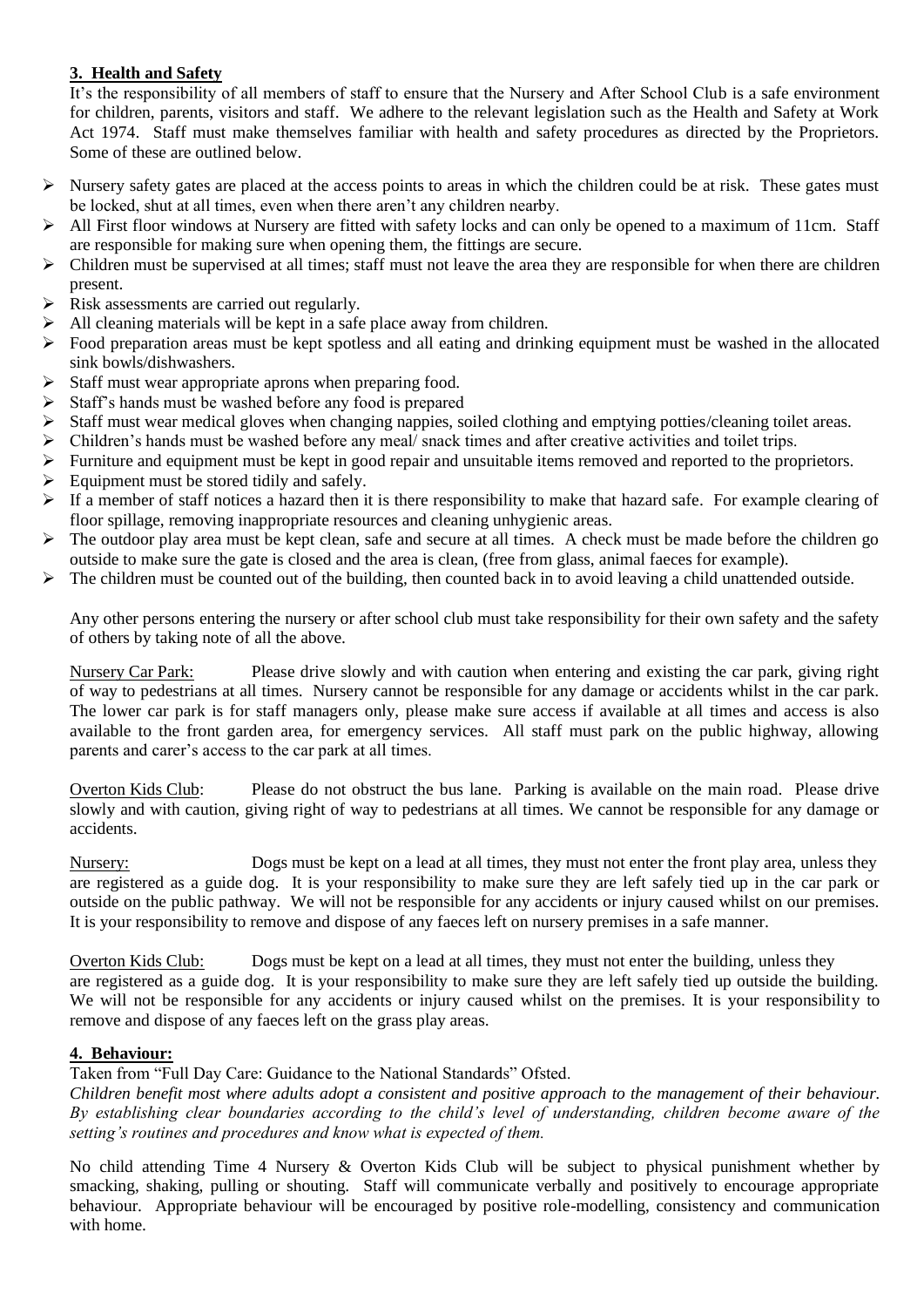Staff must act positively towards children to encourage acceptable behaviour. This involves being a positive rolemodel at all times, showing respect and taking time to talk and listen to children. Staff must:

- ➢ Reassure children and make them feel valued at all times
- $\triangleright$  Encourage sharing and try to develop their negotiation skills
- ➢ Promote confidence in the children and provide them with strategies to deal more easily with other children's unacceptable behaviour.
- $\triangleright$  Discuss what is, and what is not acceptable behaviour in the nursery.
- ➢ Help the children to identify with others so they can understand the behaviour of other children.
- $\triangleright$  Give praise when acceptable behaviour is being displayed.

The expectations are communicated throughout the staff so that everyone involved in the care of the children takes a consistent approach. This is lead by the suitable example of the Nursery & After School Manager, through in-house training and course attendance.

It is the responsibility of the Nursery & After School Manager to make sure that every member of staff is made aware of her/his expectations when dealing with a behaviour issue. Strategies must be discussed regularly between staff to develop the best ways of dealing with difficult behaviour. Some strategies that can be helpful include;

- ➢ Ignoring minor inappropriate behaviour and focus in on a child displaying positive behaviour.
- $\triangleright$  Keeping calm if a situation arises that could upset others
- $\triangleright$  Talking quietly and slowly
- $\triangleright$  Removing the child (or the other children) to help calm the situation
- ➢ Giving space and time to the upset child and discussing their behaviour when they are ready to do so.
- $\triangleright$  Helping the child to take responsibility for their actions

It must be made clear than any member of staff who is proved to have taken any sort of physical punishment towards a child will be formerly disciplined. This could lead to dismissal.

We encourage parents to take an active role in promoting a consistent approach to discipline.

#### Anti Bullying

Bullying comes in many forms, physical, verbal, silent and isolation etc. We at Time 4 Nursery & Overton Kids Club believe that all children and individuals have the right to come to our settings without fear of being bullied. Any act of bullying will be dealt with immediately.

#### **5. (SEN) ~ Special Educational Needs**

We have a special educational needs policy that follows the recommended guidelines. It is a large policy and is provided separately. If a parent expresses an interest in reading or indeed having a copy of our Special Needs Policy, then this can be arranged. Parents will be approached on an individual basis regarding their child's individual or special needs. Our Special Educational Needs Co-ordinator is ~ **Sarah Rodriguez**. If you wish to discuss any areas of concern, please see the office to arrange an appointment.

#### **6. Equal Opportunities and inclusion**

All families are accepted without discrimination in relation to religion, political belief, health, sexual orientation, academic ability, national origin, marital status, ethnic background or disability. Every family enquiring about a place for their child will be treated individually and admission would be based on availability. Consideration is always made between the parents and us to ascertain whether Time 4 Nursery and/or Overton Kids Club would be the setting in which a child's needs could be met. There would be a special consideration for instance if a child requiring a wheelchair wanted to attend the Nursery as it occupies two floors and there is no lift. However, the after-school club is on one level. The nursery would not refuse admission on this basis; a discussion would take place to try to ascertain if the child's needs could be met at Time 4 Nursery. The parents would then have the choice to enrol their child in the nursery that they think would be the best in caring for their child.

If a child comes to us that has special needs then we would endeavour to provide the support that would best cater for the child's needs through appropriate equipment, staff training, gaining specialist advice, requesting outside support. Refer to the special needs policy.

*Time 4 Nursery & Overton Kids Club will endeavour to undermine all forms or discrimination through training, recruitment, role modelling and enforcement. We will promote a policy of positive discrimination in play encouraging all children to join in with all activities as far as possible. Our aim is to ensure that all resources, books and activities promote positive images in the realms of race, gender, disability and so on. We aim to develop bias free resources. It is our policy to treat children as individuals and we will work in close partnership with parents to achieve this. We aim to promote tolerance and appreciation of other cultures, languages and individual differences.*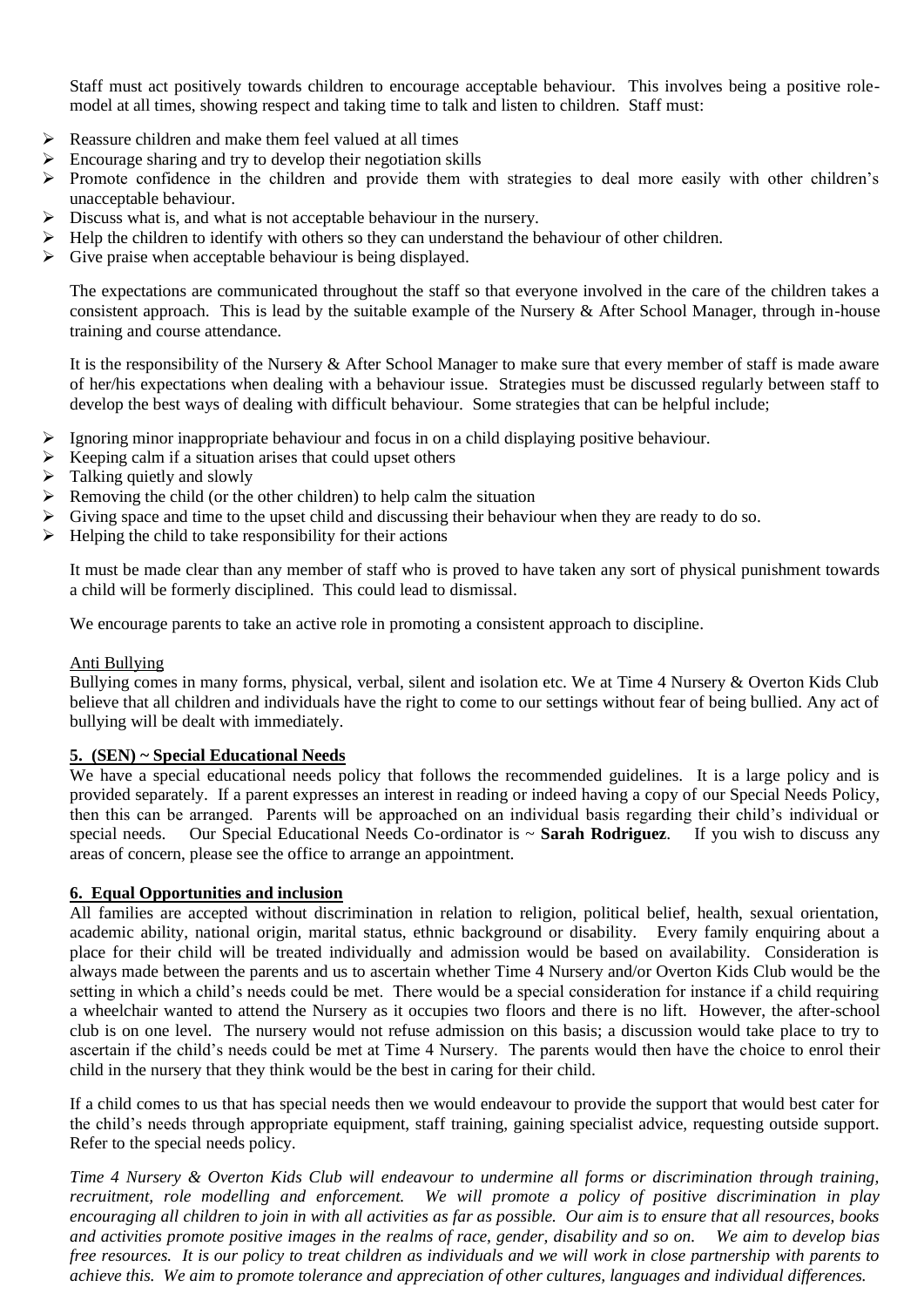All members of staff are recruited fairly with the criteria being the skills requirements of the occupation. We adhere to all relevant legislation. See staff recruitment and retention.

#### **7. Medication**

It is the policy for Time 4 Nursery & Overton Kids Club to administer medication to children only under the following circumstances.

- 1. A form must be completed, on the day or prior to their session, and signed by the parents giving details of the medication, including how much and how often.
- 2. The staff will only administer prescribed medication that is clearly labelled with the child's name, date and dosage.<br>3. Two members of staff are to be present when medication is administered
- Two members of staff are to be present when medication is administered
- 4. A written record must be kept of medication given with details of time and amount.

If a child needs medication to be administered on a particular day, then parents need to approach a member of staff who will carry out the above procedure. The medication cupboard at Nursery is allocated in the downstairs Kitchen and upstairs pre-school room. At Overton Kids Club, the medicine cupboard is allocated in the staff /resource room. **All medication must be kept out of reach from children. Under no circumstances must any medication be left anywhere else other than these allocated places. (This must be done under the supervision of a member of staff). Parents must ensure, for instance, that their child's medication is not left in their child's bag.**

#### **8. Accidents and Emergencies:**

When a child has a minor accident, a member of staff should make the child comfortable and then inform the Manager. Who can make a decision whether to contact the person identified as the First Emergency Contact on the registration form.

In the case of a more serious accident, or emergency, the above procedure should be carried out and also contact the relevant emergency services. If the child is to be taken to hospital, then staff must ensure that any relevant information is made available and documentation passes on as necessary. If there is a serious accident, or death, then we have to inform OFSTED.

Any member of staff dealing with an accident involving blood must wear protective medical gloves. These must be disposed of appropriately. All accidents must be recorded on the accident forms and signed by the child's parent and witnessed. If a form needs to be signed by a parent then it is noted on the signing in form for the parent to approach a member of staff. The accident form will then be passed to you for signing. The staff are responsible for reporting and explaining the nature of the accident. It is the staff's responsibility to forward the signed accident report to the office to be filed in the child's personal file. (All children's personal files are stored in a locked cabinet). It is very important for parents to keep emergency contact numbers up to date and they must inform the Office of any changes in writing, with the date, child's name and parent signature.

Most of our staff are qualified First Aiders and our nominated person is a qualified Paediatric First Aider. When an accident has occurred the member of staff working with the child at the time of the accident will be responsible for the first-aid treatment and filling in the accident form. If unusually, that member of staff is not qualified then the next nearest member of staff will deal with the treatment in partnership. The Proprietors are responsible for ensuring that a program of training is in place to ensure that as far as possible all staff employed have their first aid certificate up to date.

If a child has had an accident at home or off our premises then parents must fill in an "Accident Of our Premises' form. (Obtained from the office). This helps to inform us of any possible consequences at our setting, such as the child having a headache after bumping their head. It is the responsibility of the parents to ensure that the setting is informed of any accident at home and that the above procedure is carried out.

#### **9. Illness**

It is normal practice to identify children who are showing signs of illness. If a child seems to be feeling a little unwell, but is assessed by the appropriate staff as being well enough to stay then they will be monitored and the parents informed when they arrive to collect their child. If a child is upset and the Manager feels that the parent should be contacted then the staff and parents can discuss the situation and decide the best cause of action (all staff understand that many of our parents are working and that it can be problematic to make arrangements to collect their sick child). If a child is showing more serious signs of illness whereby it is deemed that the child would benefit being away from the setting then the parents/carers named on the registration form will be contacted and asked to take their child home. It is the parent's responsibility to ensure that there is always a responsible adult available to collect their child to collect their child in such circumstances. If the normal contactable person is unavailable on a particular day then other arrangements must be made and the office must be informed in writing. We have an obligation to protect other children and staff from infectious illness (communicable diseases). We seek professional advice and follow the relevant guidelines in these cases. There will be times when children will need to be excluded from the setting because they have an infectious illness. (A full communicable disease list cannot be provided in this document, as it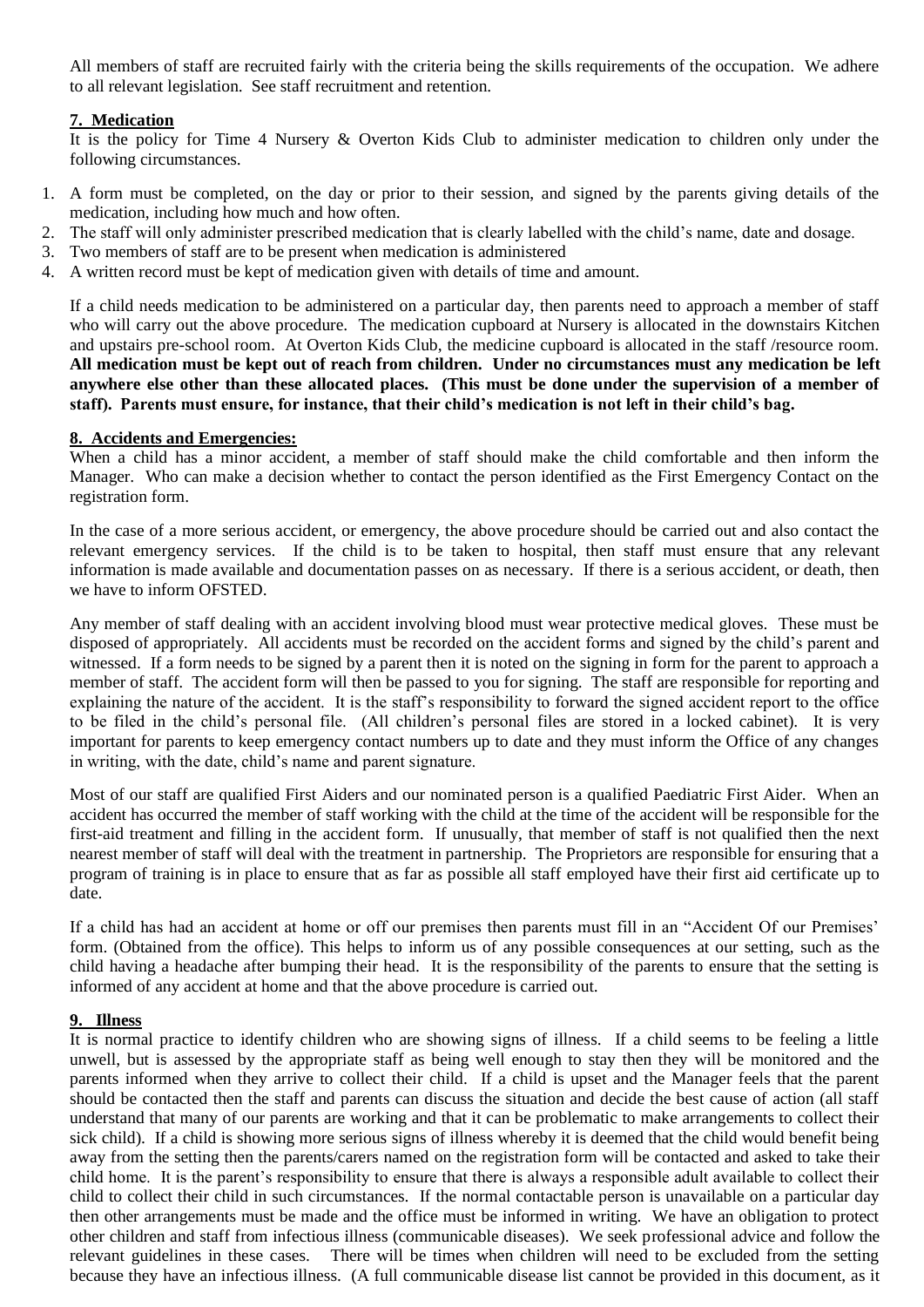is not exhaustive). Please see sickness in our brochure's terms and conditions. We will notify Ofsted of any communicable disease as defined by the Health Protection Agency. Parents must inform us of any illness that their child may have,

#### **10. Safeguarding Children**

Under the terms of the Children Act 1989 we have a duty to be aware that abuse does happen in our society and that we have a responsibility for the welfare and well being of the children in our care. We have a duty to report any suspicions of abuse to LADO Local Authority Designated officer and they have a duty to investigate such matters. We must also inform OFSTED of any such suspicions; C.I.E (Complaints Investigations and Enforcement)  $3^{rd}$  Floor, Royal Exchange Buildings, St Anne's Square, Manchester, M2 7LA. Telephone 0161 255 4804. The local police may also be contacted on 01524 63333. Both settings follow the procedures set out in The Area Child Protection Committee Procedures. All members of staff are trained to observe and record children's behaviour as part of normal practice. If they have any concerns regarding any unusual behaviour then they should discuss these with The Nominated Persons **Lisa Mooring, Pippa Day**. In the absence of the The Nominated Person, Nursery/After School Manager would take responsibility. If The Nominated Person regards any of these observations as being Child Protection issues then she would take the appropriate action. She has the duty to report any physical or verbal evidence that might indicate, or give rise to suspicion of, child abuse whether physical, emotional, sexual or neglect. All members of staff are provided with a more detailed Safeguarding Children's Policy, which gives guidance to the staff and lays out the procedures that must be followed.

If an allegation is made against a member of staff then OFSTED (see address above) and Morecambe Bay Area Childcare Team (address as above) will be informed and the settings disciplinary procedure will be brought into effect.

### **Contact Numbers** Children's Integrated Services-0845 0530 009 Emergency Duty Team – 0845 602 1043 (out of hours) CAF team – 01772 530 514 Early Years Safeguarding Officer- 01772 531555 OFSTED – helpline-0300 123 1231 Whistle Blowing 0300 123 3155 Complaints- 0300 1234 666 LADO- Tim Booth- 01772 536 694 Police Station Lancaster – (01524) 63333

#### **Mobile Phones & Cameras Policy (Parents/Carers & Staff)**

This new policy has been written following recent advice from county, In order to safeguard children and protect all adults from any false accusations.

- You must **terminate all calls before entering the nursery/after school club**.
- You must not use mobile phones or personal cameras in nursery/after school club at any time.
- Parents are asked not to take any photographs at any time in nursery or at the after school club.
- Any outside agencies are not allowed to use mobile phones in nursery or at the after school club.

#### **11. Missing Child**

Our room registers/signing in/out sheets are continually kept up to date. Recording when children arrive on the premises and when their parents arrive to collect them. Because we have an open door policy, and parents can arrive and leave when they wish, within their booked sessions, it is crucial that these registers are updated immediately so that children can easily be accounted for at any time throughout the day. Each setting carries out a register/headcount at the beginning of each session and after outdoor play, before coming inside. If the whereabouts of a child is uncertain then one member of staff will make a thorough search. If the missing child is not found, all staff (some of which will still supervise the other children) will be involved in a throughout search. Should the child still be missing then the setting will contact the child's parents and then the police.

#### **12. Early arrival and late collection of children**

Nursery: If a parent arrives at nursery before the nursery is open, then they will have to wait until the staff on the early shift opens the nursery at 7.30am. If a parent arrives at nursery before their session begins (8.30am, 12,30pm & 1.30pm), they will have to wait until the session has formally begun. The Nursery must ensure that the strict staffing ratios guidelines are maintained at all times.

Nursery and After School Club: While we understand that it can sometimes be difficult for parents to arrive on time to take their children home, we do have to balance the needs of the parents with consideration of the staff. If a parent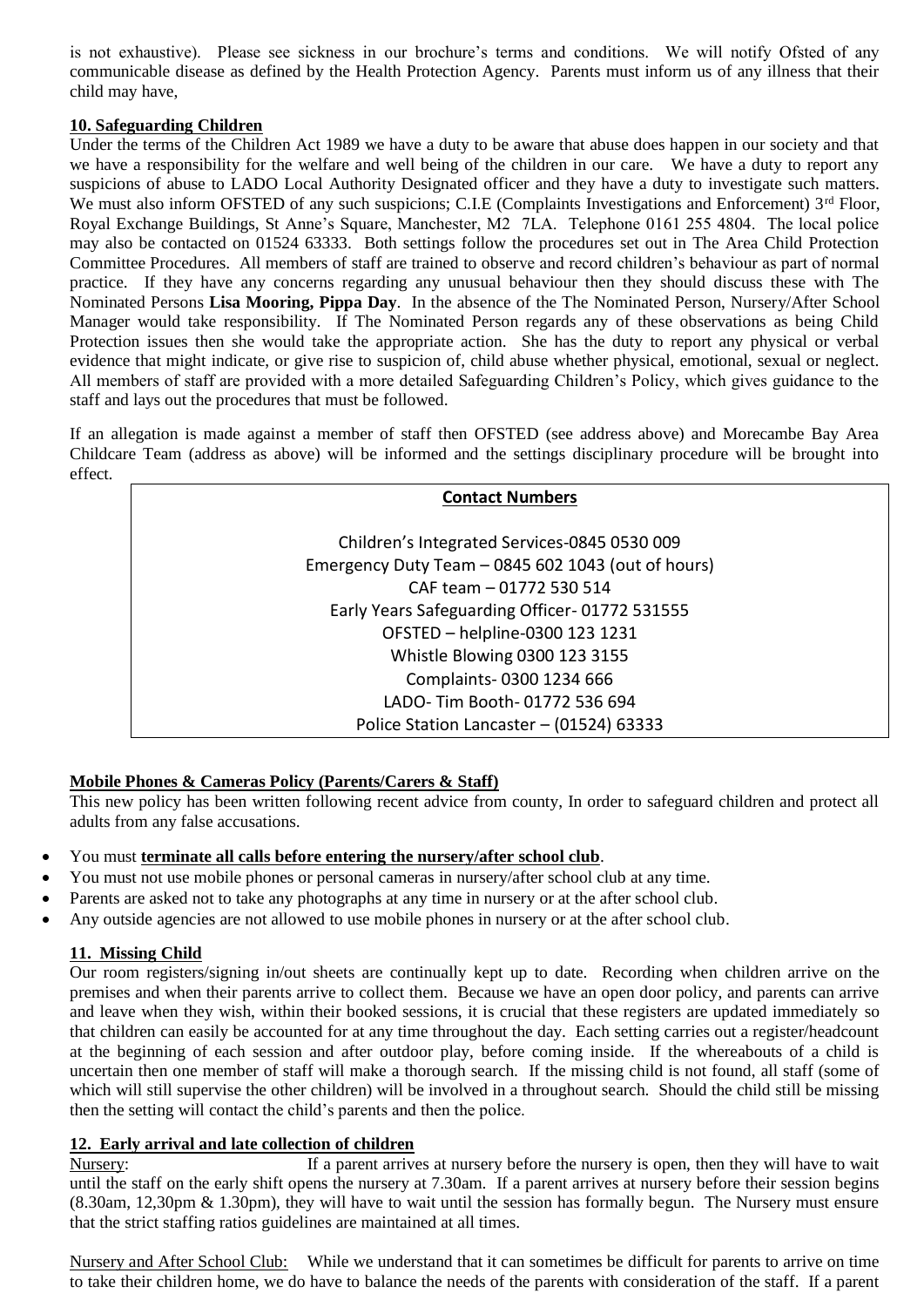is having difficulties in collecting their child on time then it is **their** responsibility to make **other** arrangements. If someone different is going to collect their child, it is the parents responsibility to telephone the setting to give a description of that person and use a password. There are times when something unexpected can arise and unusually a parent will be late  $\sim$  for instance exceptionally heavy traffic. In these instances the setting will make an allowance. However we would ask parents to phone to inform us if they are going to be late so that arrangements can be made. We would ask parents to be considerate to the staff by arriving in time to leave the premises by the end of the session. If a parent wishes to discuss anything with the staff then they need to arrive in good time to do so. If a child has not been collected by the end of their booked session and we haven't heard from the parents then we will attempt to contact them. The child will be cared for on the premises until they are collected. However, if the same parent persistently does not arrive to collect their child before the end of their session then a late pick-up charge will be automatically added to your next invoice. Please see point 2 on our Terms and Conditions. In very unusual circumstances, if it comes to a point in which it would seem reasonable to assume that the child isn't going to be picked up, then the Manager would have no choice but to contact the relevant agencies to make further arrangements. This procedure would not be carried out lightly.

#### **13. Complaints**

It is our job to look after the children as closely to the wishes of their parents as possible. Unfortunately things can occur that will not be what a parent wants for their child. If a parent wishes to express a concern, then they must inform a member of staff, who will;

- $\triangleright$  Listen to their complaint
- $\triangleright$  Assess whether there is something that can be done immediately to solve the problem
- $\triangleright$  Make sure that the Manager is aware of what has happened so that they can take appropriate action
- $\triangleright$  If the problem is more difficult, or a parent is not satisfied with the initial response, then the Manager and Partners must be brought in to take responsibility for the situation
- $\triangleright$  It may be appropriate to invite the parents to express their concerns privately in the office
- ➢ If a parent is making a member of staff feel uncomfortable then it is recommended that another member of staff is present.

We are committed to building good relationships with parents and their children. We encourage parents to discuss any queries in the first instance with their child's key worker. If a parent wishes they may speak to the Manager. If after discussions at all levels, the problem remains unresolved the parent should then write to Ofsted at the following address;

OFSTED, The National Business Unit, Royal Exchange Buildings, St Anne's Square, Manchester, M2 7LA (Telephone 0300 123 1231).

#### **14. Fire Procedure**

All members of staff must make themselves familiar with the "Fire Evacuation Procedure" which are displayed around the building and are provided to staff on recruitment. Staff must make sure that the displayed procedures are visible at all times. Each member of staff is responsible for evacuating their group of children in a safe place via the nearest exit and taking with them the register. Managers are responsible for taking with them a telephone, the registration form file (listing all children's and staff's emergency contact no's) and the staff signing in forms.

#### FIRE EVACUATION PROCEDURES

In the event of a fire in the building;

1. Evacuate all children through the nearest exit, shutting all doors behind you.

- 2. The room registers, visitor's book, staff signing in form and children's registration forms file and a telephone must be taken out.
- 3. Nursery: Progress to the front of the garden (if it is safe to do so) and congregate at the wall. OKC: Progress to the Bus shelter
- 4. Call the Fire Brigade 999
- 5. Do not attempt to extinguish the fire until all the children in your care are in a safe place, for if the fire has reached such proportions as to endanger your life.

In the event of a fire parents must be responsible for their own exit from the building under guidance from the staff. Parents must not try to find their own child, as the staff will be responsible for them.

Regular fire drills will be done to familiarise the children with the noise and the procedure.

#### **15. Smoking and Drinking**

We operate a strict no smoking policy on the premises. There must also be no smoking when going off the premises with any children. No consumption of alcohol will be permitted on the premises or off the premises with any children. Admission to the settings will be denied to anyone who is thought to be under the influence of alcohol or any other substance.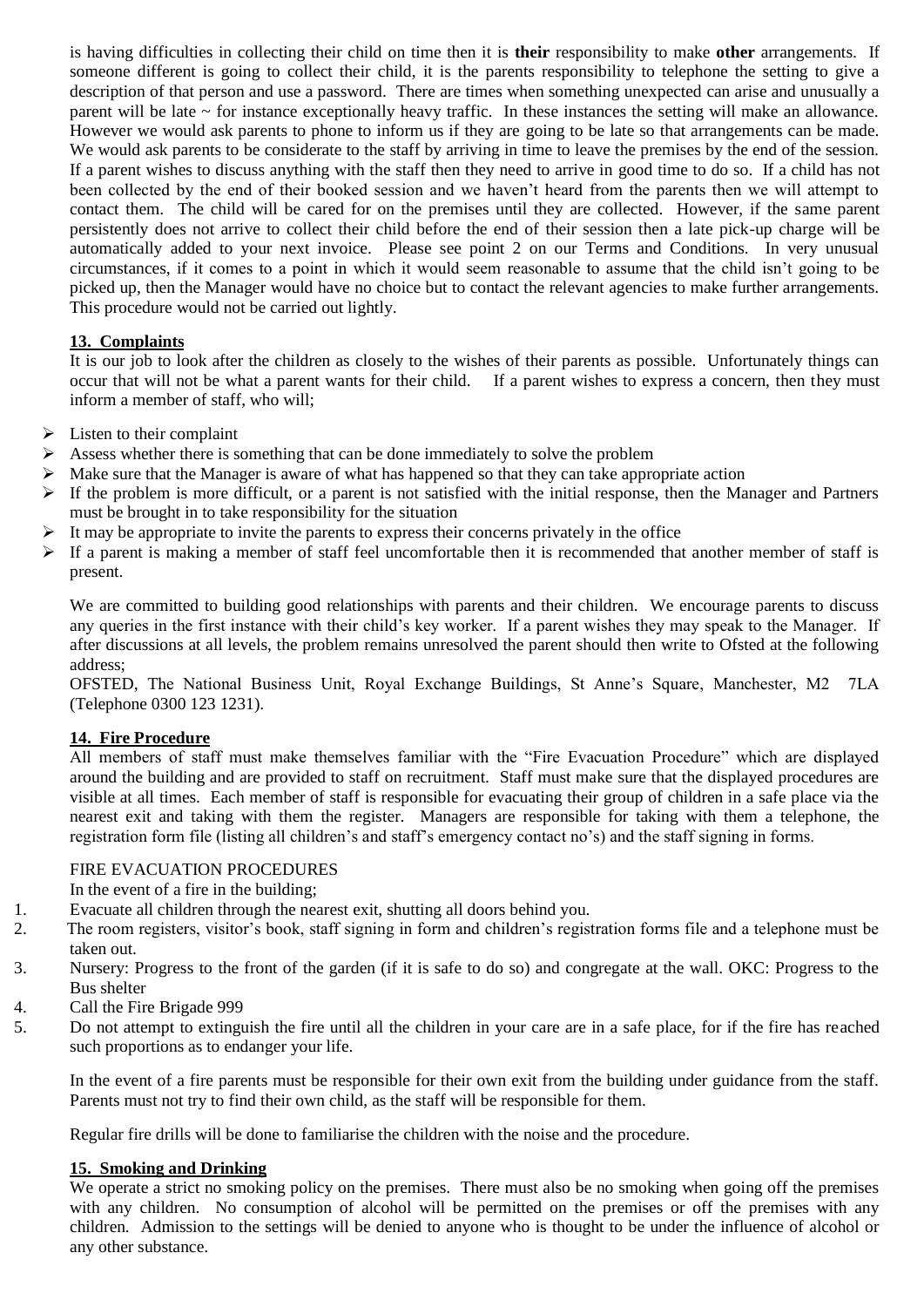#### **16. Terms and Conditions**

Time 4 Nursery & Overton Kids Club include Terms and Conditions within our Brochure, which include registration, opening hours and sessions, late collection of children, fees and payments, meals/snacks, absences, sickness, medication, clothing & personal property, car parking and termination. It is your responsibility to provide nappies wipes and creams for your child. With regard to babies and children with special dietary requirements, it is your responsibility to provide baby milk (already prepared), jars of food etc. Once a child has been registered then these "Terms and Conditions " apply.

#### **17. Personal Belongings and Lost Property**

All children's personal belongings need to be properly labelled. (We can provide you with a simply stuck form to order labels, at your cost.). It is parent's responsibility to ensure that supplies of wipes, nappies, creams etc are ample for the day ahead. A charge of 50p per nappy will be added to your next invoice should nursery nappies be used. Parents are expected to find out where their child's personal belongings are kept so that checks on supplies can be made on a daily basis and restocked when necessary. In our Sunbeam Room (under 2yr olds), this will be noted on the daily report. In our Sunshine Room (2/3yr olds) a note will be made on the singing in/out sheet. The staff will encourage children to place items in their labelled trays and/or for Sunlight Room children on their coat hooks. The staff will do their best to keep personal belongings safe. Any items left on the premises, which are not labelled, will be placed in our "lost property box", which is located in the porch (M to  $F \sim 8.30$ am to 6pm). At the end of each month, any items still left in the "lost property box" will be donated to charity.

Toys/Valuables ~ Parents are requested to ensure that children do not bring in jewellery, money or other valuables. We will not be held responsible for any loss or damage to valuables.

#### **18. Communication**

It is the parent's responsibility to ensure that all relevant information us put on the Registration Form and this is updated with any changes IMMEDIATELY. We require parents to put any changes in information regarding their child IN WRITING, with the child's name, parent's signature and date of change and to be handed to the office. The office will be responsible for passing on personal information on the children to all relevant staff. This will be done in the most appropriate manner for example memo's, staff meetings, verbally and lists placed in the settings. All staff must adhere to the "Confidentiality" policy at all times. The passing of information to and from and within the setting is a priority.

We operate a key worker system in which one member of staff is responsible for gathering, recording and sharing information on a number of children. This does not mean that this member of staff will work with their key children all of the time. They will however work with them regularly enough so that they can assess and record their progress. It is the child's key worker that parents should make contact with if there is anything relevant to be passed on to staff on the day to day nature (for instance has started 'potty training', hasn't slept well, child unwell over the weekend, injured themselves during an after school activity etc). A child's key worker may not remain the same throughout their time in our settings. For the nursery setting, as the child moves rooms, The Manager, along with the Team Leader/s will change the child's key worker to a member of staff who will be working more frequently with them. Time 4 Nursery & Overton Kids Club produces Newsletters throughout the year, in which useful information is passed on to parents.

#### **19. Confidentiality**

Time 4 Nursery & Overton Kids Club is open to all. Parents have the right to see what is on record regarding their own child but no other child's records. All information held by us will at all times be totally confidential. The staff must not disclose any information on any child without the permission of the child's parents. Parents will have access to their own child's work folders at any time and are encouraged to add to it if they so wish. Staff must be aware of confidentiality issues at all times and must make the necessary arrangements to discuss matters privately using the staff room or office if suitable.

All members of staff must be aware that all information is confidential and any personal information, such as telephone numbers or addresses, of staff as well as parents and children must not be given out.

#### **20. Grouping of the children**

| Nursery: | Sunbeam Room $\sim 0$ -2yrs $\sim$ Ground Floor |
|----------|-------------------------------------------------|
|          | Sunshine Room $\sim$ 2-3yrs $\sim$ Ground Floor |
|          | Sunlight Room $\sim$ 3-5yrs $\sim$ First Floor  |

The children are grouped according to their needs.

After School Club: Children group themselves in accordance with friends, or what activities are available. Staff monitor this on a daily basis, making spontaneous observations and interacting when necessary to change grouping or involve all children for activities.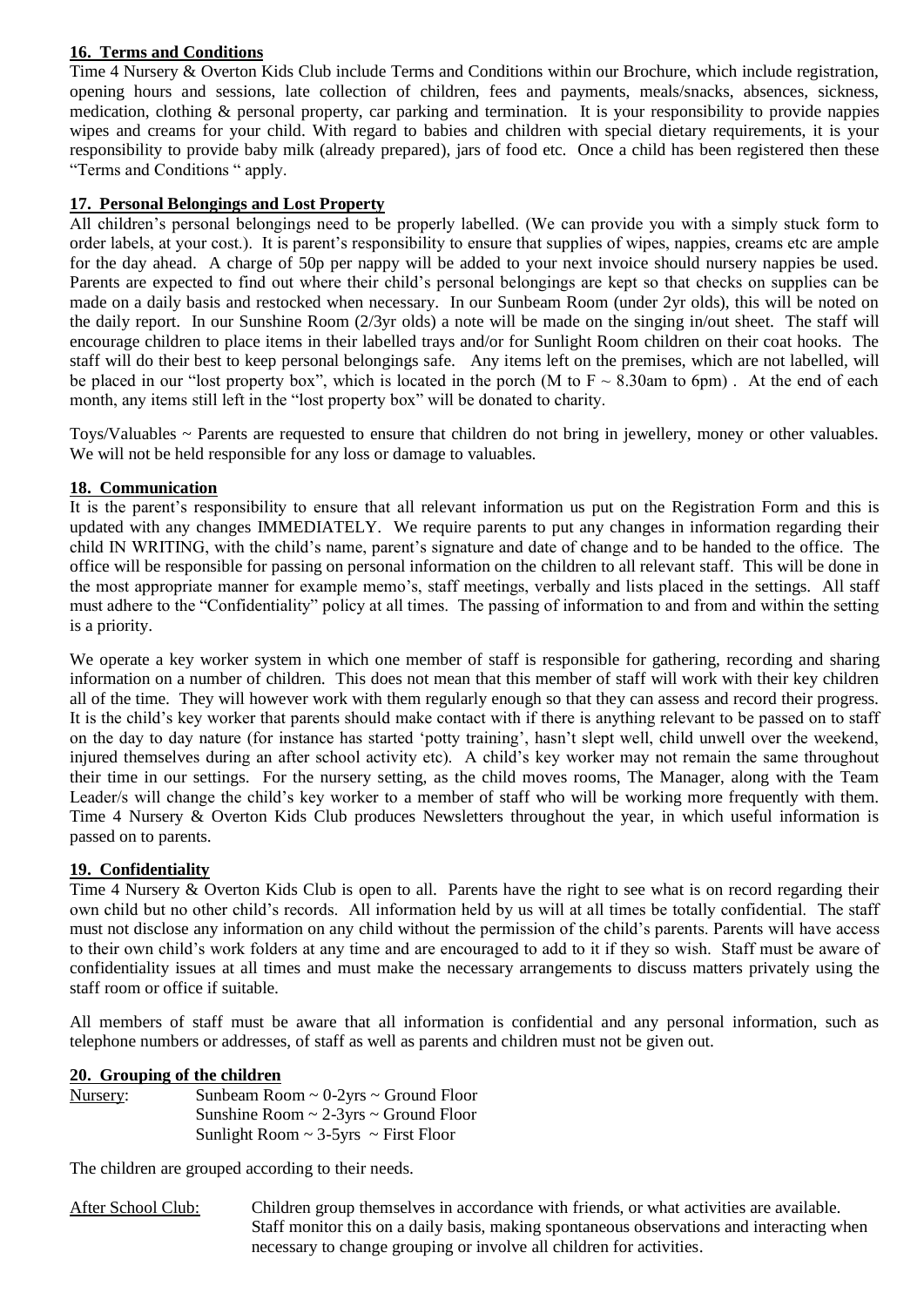#### **21. Learning**

Each member of staff has been chosen so that they bring a variety of skills, attitudes and characters to provide positive role models and facilitate learning in a fun way. See 'Staff Recruiting and Retention'. Each member of staff is a valuable part of the team and should be treated with respect and warmth.

To develop children's decision-making skills staff will try to encourage the children to think for themselves. It is a crucial part of interaction that all members of staff ask children a variety of questions throughout their day. It is seen as very important to allow children the time and space to learn how to do things themselves. Every part of the day is a potential learning situation and staff will endeavour to make sure that they maximise this and do not do things for the children for speed and their own convenience.

The planning is theme based. The long term planning is carried out annually to decide which themes will be done in which months for the coming year (children are encouraged to out forward their thoughts and ideas). Medium term planning is done termly and staff /children take turns in co-ordinating the planning for each week relating to the themes. The planning covers all aspects of the Birth to Five and Play workers Framework. The activities are differentiated according to the children's ages. We have a wide range of equipment available to the children so that all areas of development are encouraged. The Manager oversees the planning and guides the staff through the process.

Assessment and record keeping is ongoing and the Managers are responsible in ensuring that the children are being given tasks suitable for their stages of development. By looking at individual and the settings progress issues can be addressed to maximise children's learning. We operate a key worker system in which each member of staff is responsible for assessing and recording children's progress. This is then passed on to the Manager, parents and other establishments when the children move on.

#### **Digital Cameras, ipads**

The nursery will use digital cameras to take pictures, to show the development and progress of the children within the setting.

These images will be downloaded onto the nursery computer and printed to be displayed in the children's personal files and occasionally displayed on nursery walls, the images will be immediately deleted from hard drive and will not be stored.

#### **Ipads**

Nursery ipads are used throughout the settings for recording children's learning via a software application called 2simple.

#### **The 2simple App**

From time-time you will see nursery practitioners using ipad's & ipod's in the setting. The devices are nursery owned and used to record and track children throughout the EYFS using an application called 2simple. The application has security and encryption features to ensure that all data stored is safe.

#### **The Benefits of 2simple…..**

- Save hours of record keeping time.
- Consistent record keeping throughout the nursery setting.
- Capture the planned and spontaneous but important moments.
- Quickly and easily take photos of pupil's work; tag them with learner details and Foundation Stage targets.
- Provide individual learners and whole class reports.
- More information can be found at<http://www2.2simple.com/>

#### **22. Meals and Snacks**

For children arriving on our early start session 7.30am – 8.30am, We provide a light breakfast of toast and cereals and milk/water/juice at 7.50am. If you wish your child to have something different, a cold alternative must be provided by yourselves. For children arriving later than 8.00am breakfasts cannot be accommodated.

Nursery: We provide all children with a snack mid morning and mid afternoon. This consists of a choice of fresh fruit/cheese & crackers/noodles/biscuits/breadsticks/toast & jam. The drinks provided are milk, water or very well diluted cordial. It is the parent's responsibility to inform us if their child doesn't like or is allergic to any of the above. Our snack time also provides an opportunity for learning, for instance, counting cups, recognising colours and taking turns. Children sometimes assist the staff in preparing for snack either as part of the planned curriculum, or as our helper for the day.

For children attending our lunch session at 12.30pm. A freshly cooked meal is prepared in our kitchen (on site) daily by our fully trained cook. Lunch is served at approx 12.45pm. If your child is not going to be in nursery for lunch,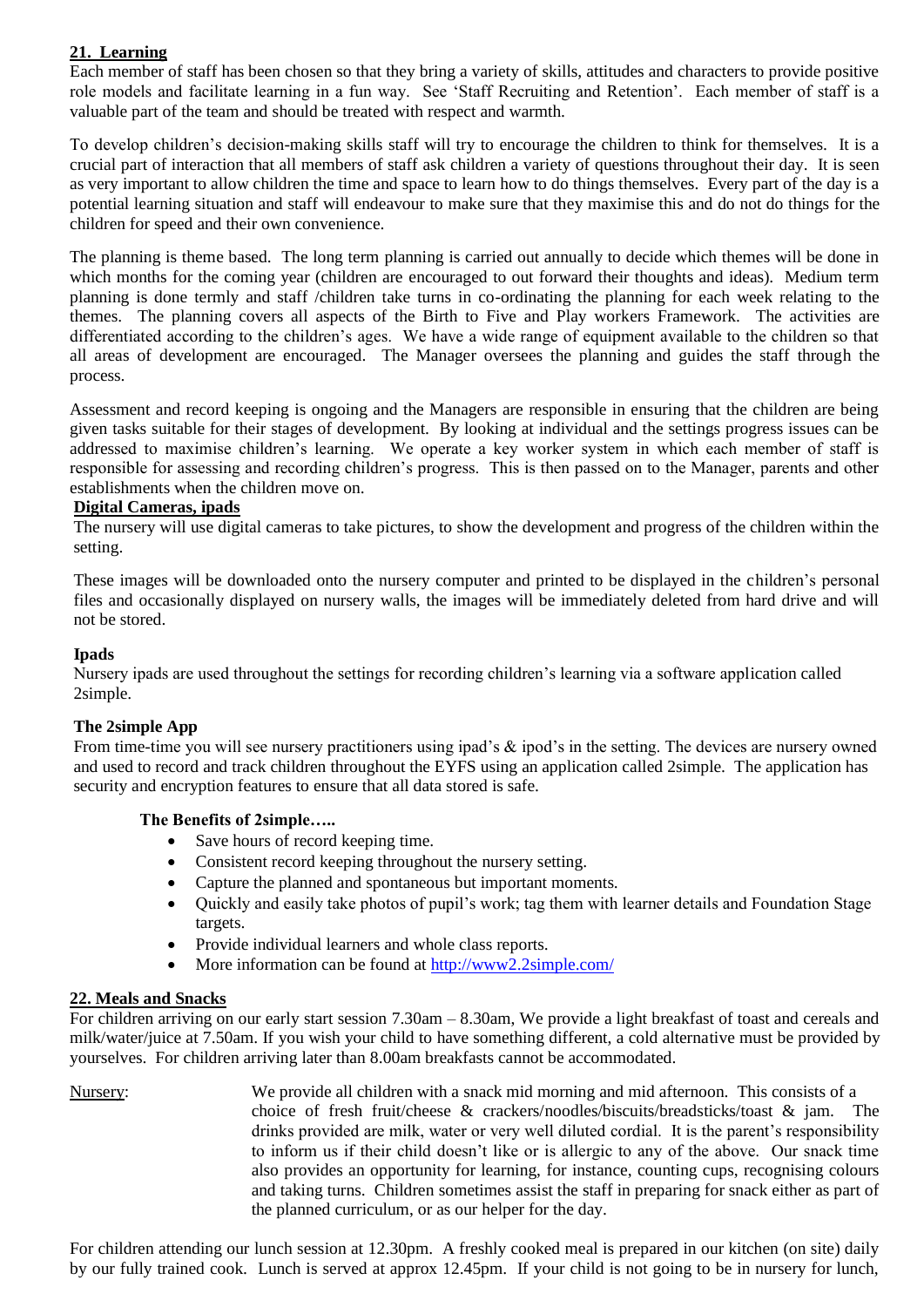please telephone us no later than 11.00am. Please make sure your child is in nursery no later than 12.45pm for them to have lunch. Children in our Sunshine Room and Sunlight Room join together for lunchtime, giving the opportunity for social interaction with other children. Learning manners, how to eat using a knife, fork and spoon, and encouraging and helping each other try new, different foods. Our staff may also have a cooked lunch and join the children at the table, helping them when needed.

After School Club: We provide all children with a snack mid afternoon. This consists of a choice of fresh fruit/cheese & crackers/noodles/biscuits/breadsticks/toast & jam. The drinks provided are milk, water, diluted cordial, hot chocolate, cup a soups. It is the parent's responsibility to inform us if their child doesn't like or is allergic to any of the above. Children are given the opportunity to assist the staff in preparing for snack.

There may be times when we plan tasting activities (maybe for a festival) or a child may bring in a birthday cake in for everyone to share. It is part of our practice to allow all children to join in with these situations, unless there is a known request from parents for us not to do so. **It is very important that parents inform us of any special requests or requirements. This must be done in writing and handed to the office. Please read the "Communication" policy.** 

#### **23. Outings**

The staff are encouraged to take the children off the premises to promote all area of learning. This could involve among others; a visit to the local library, local shops, Village, playground. It is crucial that the ratio of staff to children is maintained both off and on the premises and it is the responsibility of the Managers to make sure that this happens. Liasing with the office staff can help to ascertain the correct staff to child ratio. At least one mobile telephone must be taken with each group to call for emergency assistance or for the office to phone to ascertain the groups whereabouts if necessary. A first aid kit must also be taken. If a member of staff does go off the premises with a child or a group of children, they must inform the Manager and or the office who will note in the daily diary, which staff and children are going, where they are going, what time they are leaving, how long they will be and a note of the mobile telephone number. Parental permission for going off the premises is included as part of the registration form. We ask parents to inform us if they do not wish their child to go off the premises, for example they may have a doctor's appointment.

#### **24. Parental Involvement**

We work closely with parents and promote open door policy that means that parents, relatives and friends are always welcome. We encourage parents to talk with all staff and their child's key workers. During a child's time with us there may be events that we encourage the family to join in with.

Parental involvement is very important at our settings. Every member of staff must promote openness and trust with our parents. Being honest and spending time talking and listening to parents will help to develop this. Communicating in a positive way with parents will help promote confidence in us to look after their child in the way in which they want. Members of staff will try to encourage parents to spend time in the settings, looking at displays which children are encouraged to help with. Parents may be asked to bring items in from home, which may relate to our theme. Or if parents can speak another language, they may be asked if they could spend some time with us saying some words to the children. It may be nice for parents to come to the settings in their work vehicle, for example fire engine, police car, pick up truck etc to allow the children to explore it and for you to tell the children what you do. This is important because it promotes a feeling of welcoming and belonging. Taking care of a child is teamwork and the better communication between us and the child's family and friends the better the child can be cared for. If a member of staff has been provided with any information that is relevant to other staff, or the running of the setting as a whole, then it is the staff's duty to pass that information on. There will be times when a parent discusses an issue with a member of staff that is peculiar to their child. This personal information must be passed on to the office. See "Communication". There may be other times when feedback from a parent can provide us with valuable information on how to improve the setting/s as a whole. It is important that this information is passed on to the Manager or Office so that any relevant action may be taken.

#### **25. Pattern of the Day (Continuous Provision)**

Nursery: We have a basic but flexible pattern for a typical day but this is not to be followed blindly. The nursery must remain flexible in its approach to caring for the children and this pattern may be altered at any time, so long as it is for the benefit of the children. Here follows an outline for staff and parents to be aware of;

*Breakfast ~ toast/cereals and a drink is provided at 7.50am for children who are booked on an early start session. Morning Sessions: 8.30am ~ Register ~ approx 9.00am*

*Throughout the morning, children are encouraged to make their own choices in deciding what to play with Mid morning open snack and drinks are offered* 

*Children may swap rooms to offer a wider range of activities and continuous provision accessing outdoor play.*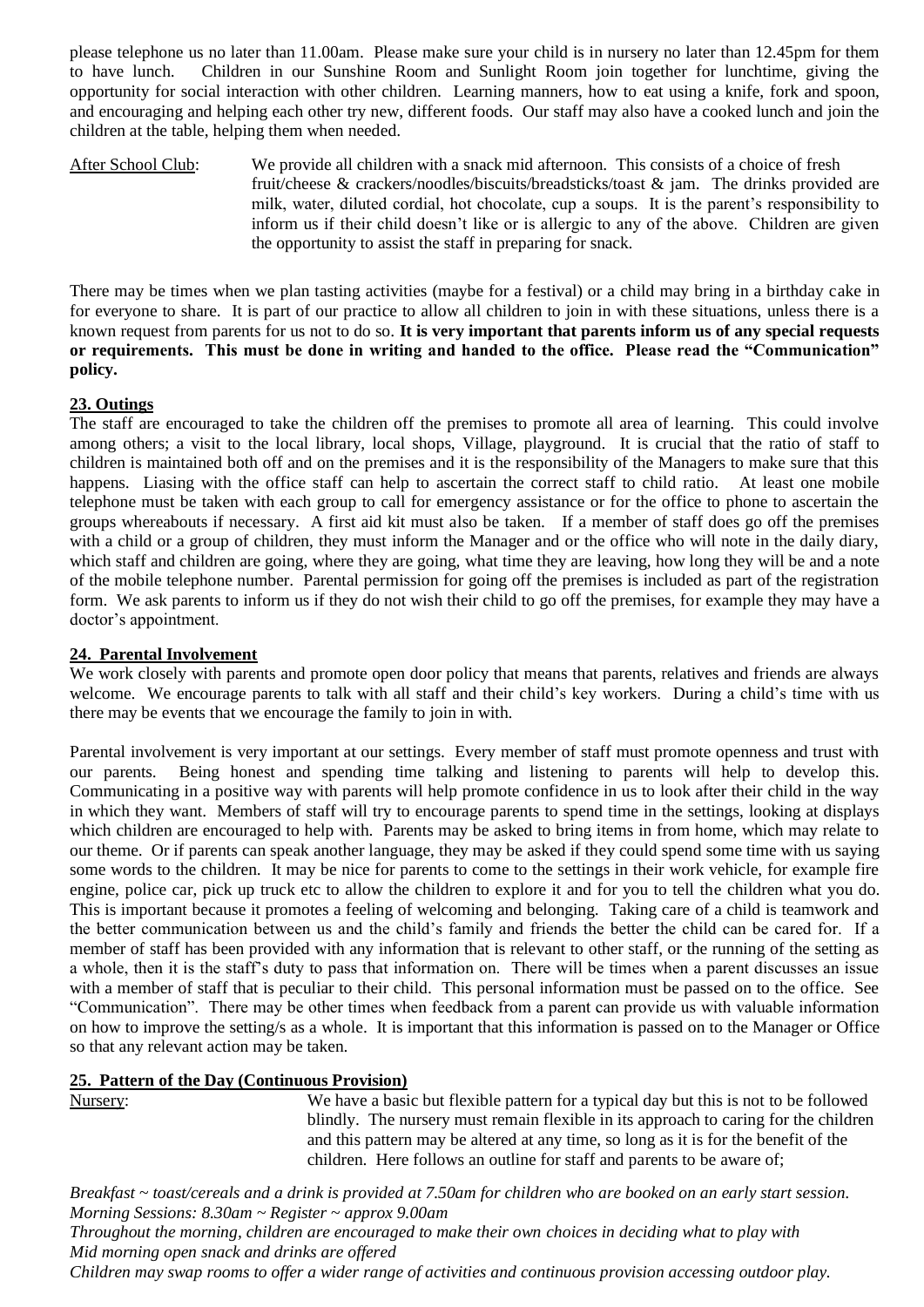*LUNCH 12.30 – 1.30pm ~ freshly cooked meals available daily (monthly menu's are provided) Afternoon session: 1.30pm ~ Register ~ approx 2.00pm Children are encouraged to make their own choices in deciding what to play with Mid morning open snack and drinks are offered Children may swap rooms to offer a wider range of activities and continuous provision accessing outdoor play.*

After School Club: A selection of resources are set out for the children prior to them arriving. However children are available to change the resources and equipment as they wish, with supervision by a member of staff.

Nursery: We are very fortunate to have a large secure outdoor play area, where the children This provides an opportunity for the children to gain fresh air, have a change of scenery, carry out different activities (especially for developing gross motor skills) and they learn to prepare themselves with the correct clothing for the weather. It is the parent's responsibility to provide appropriate labelled clothing for the weather. During the summer it is crucial for children to be protected from the sun. If your child comes to nursery for a morning or afternoon sessions, it is your responsibility to apply sun cream to your child. If you child attends nursery for a full day, please provide nursery with their own labelled sun cream so that we can protect them. Nursery will provide sun hats. Babies in prams will also have the same care but additionally they will be placed out of direct sunlight by using sunshades or the shaded areas outside. The staff must be aware that these shady areas move throughout the day and the children should be checked, even more frequently than usual, so they don't become overheated. If a day is particularly nice, we may spend more time outside, taking sand, water trays, easels and tables etc. Staff will be aware that children may need drinks more frequently and that if it is particularly hot, children are brought indoors for periods of time.

After School Club: We are very fortunate to have a large lawned play area. This provides an opportunity for children to gain fresh air, have a change of scenery and carry out different activities. It is the parent's responsibility to provide appropriate labelled clothing for the weather. During the summer it is crucial for children to be protected from the sun. Please provide your child with sun cream, which can be labelled and kept at the club or kept in their labelled school bag. Please provide your child with a sun hat. If a day is particularly nice, we may spend more time outside, taking sand, water trays, easels and tables etc. Staff will be aware that children may need drinks more frequently and that if it is particularly hot, children are brought indoors for periods of time.

#### **27. Policies and Procedures**

**26. Outside Play**

The policies for Time 4 Nursery & Overton Kids Club have been drawn up to provide procedures for the staff and parents to follow to enable the settings to be as beneficial to the children and their families as possible. The "Policies" booklet is a working document as it is constantly reviewed and updated. Any major policy changes are put in the newsletter provided to all parents of children enrolled. The "policies" booklet also acts as our "Operational Plan" and "The Staff Manual" combined. This ensures that parents, staff and other carers are given the same information on the running of the settings. It is hoped that this will promote confidence, understanding and trust. Parents who are about to enrol their child will receive a copy of the following;

Our Brochure – detailing rooms, current fees and terms and conditions

Registration Form – which must be completed in full. This will mean that parents have read, understood and agreed to all of the above.

Our Policies, Fire Procedures, Ofsted Inspection Reports, are on view at both settings. Copies of which can be obtained from the office.

All members of staff have identical copies of these and it is a continuing responsibility of the staff to ensure that they keep themselves up to date.

#### **28. Registration – Signing In / Out Forms**

Each setting has a registration form / signing in/out form. Parents are responsible for signing their child in and out with the correct time and their signature. Staff at Nursery will carry out a register at approx 9.00am and 2.00pm. The children are also encouraged to find their own name cards (self – registration). This promotes their independence and helps them to recognise their own name (and also the names of other children). During registration, staff discuss the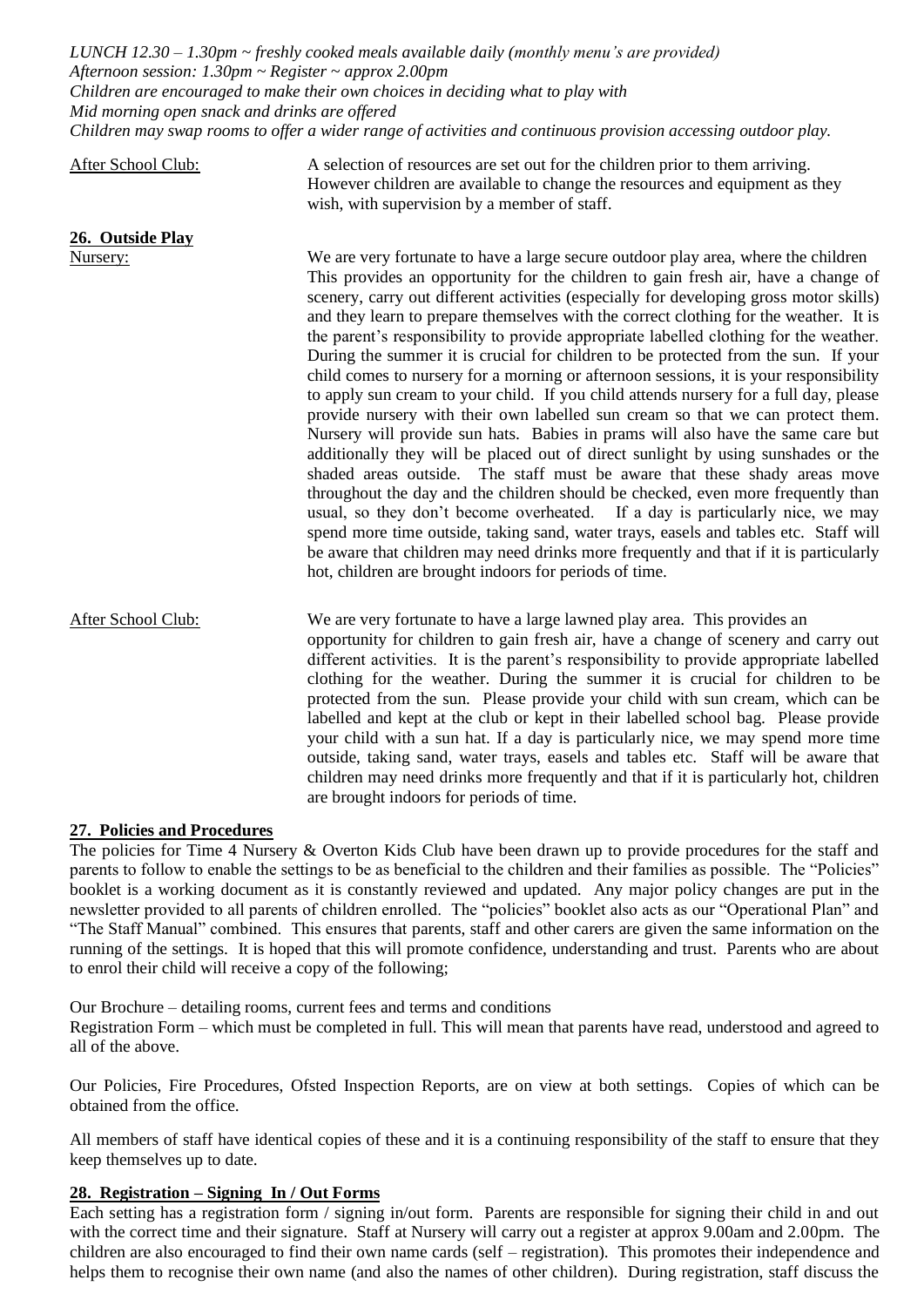weather, what day it is etc and use flash cards to help the children recognise the different seasons and weather. This can also be used in more detail during circle times.

Each member of staff must also register themselves on a separate staff signing in/out sheet, by putting the time at which they arrive and the time at which they leave (with a signature to authorise this).

#### **29. Settling in**

Once a parent decides that they want their child to attend Time 4 Nursery & Overton Kids Club then they need to follow the admissions procedure. See "Admissions". Every child is different and we take a flexible approach to settling in. Our staff are happy (provided you are happy) at Nursery to take your child from you if they are a little reluctant to come in. If this should happen, we would encourage you to telephone the office once you return home or get to work to check how they are. We promote ourselves on being honest with all parents and carers and are able to pass you onto a member of staff who will be happy to update you on your child's progress.

#### **30. Staff Deployment**

The partners, together with input from the Managers place each member of staff in a suitable role/room for their skills and experience. Members of staff may move rooms/settings so that they experience a different environment and set up and different ages of children. It means that all members of staff are able to cover staff holidays or sickness in all rooms/settings.

The office staff are not included in the staffing ratios and are therefore available to answer the doors and carry out administrative and management tasks. They are also available to assist in the nursery/after school club if required. This ensures that the staff are allocated to be with the children can devote their time to them and not be called away from them.

#### **31. Staff Meetings, Training and Appraisals**

The office and Managers initiate staff meetings on a regular basis. Different meetings are arranged at regular intervals;

| Planning meetings           | $\tilde{}$            | Staff meet to discuss long, medium and short term planning.                       |
|-----------------------------|-----------------------|-----------------------------------------------------------------------------------|
| House Meetings              | $\tilde{}$            | The Partners and/ or the Managers can pass on any information and discuss         |
|                             |                       | relevant issues with the whole staff. This can also be for in-service training.   |
| <b>Team Leader Meetings</b> | $\tilde{}$            | This is a chance for the Nursery Manager and the Team Leaders to discuss day to   |
|                             |                       | day running of rooms.                                                             |
| <b>Management Meetings</b>  | $\tilde{}$            | This is a chance for the partners and the Managers to talk about the day to       |
|                             |                       | day running of the nursery.                                                       |
| <b>Partners Meetings</b>    | $\thicksim$           | Arranged when required. These meetings are for long-term business planning and    |
|                             |                       | settling objectives. They also provide an opportunity for financial affairs to be |
|                             |                       | discussed.                                                                        |
| Overton Kids Club           | $\tilde{\phantom{a}}$ | Meetings are arranged as and when required.                                       |
|                             |                       |                                                                                   |

Training takes place continually on a day-to day basis with the Managers and Team Leaders being a positive role model and communicating her wishes to staff. The induction provides an important tool in giving new members of staff information that they require to work at either setting. In-service training takes place at regular intervals to keep staff up to date. This could involve a member of staff returning from a course and cascading information or a course being set up by the management for all/some staff to update, say, a first aid qualification, NVQ's. Appraisals are carried out by the Nursery Manager/proprietors and takes place annually for all members of staff.

#### **32. Staff Recruitment and Retention**

We aim to be an Equal Opportunities Employer. Staff are recruited on their qualifications, skills and experience and suitability for the job. We aim to employ committed and enthusiastic professionals who will be able to work as part of a team to create an environment in which children can maximise their learning through positive stimulating play experiences. A job offer is always made on the condition that the person's Enhance Clearance from the Criminal Records Bureau (similar to police clearance) shows that they are suitable for working with children. Applicants will not be discriminated against on the grounds of sex, race, colour, creed, religion, marital status, sexual orientation, ethnic background, national origin or political belief See "Equal Opportunities".

We aim to provide the best pay and working conditions within the constraints of running a private business. We have a duty to run an efficient operation so that resources can be ploughed back to improve the quality of the provision for both children and staff. We have a structured approach to self-evaluation and have a commitment to this. We strive to create a positive work environment for the staff by providing regular staff appraisals, opportunities for staff development by attending courses and so on to encourage loyalty and commitment. We adhere to relevant legislation such as, Equal Pay Regulations 1997, Employment Rights Act 1996, Race Relations Act 1976 and the Sex Discrimination Act 1975. We aim to extend incentives to encourage staff loyalty.